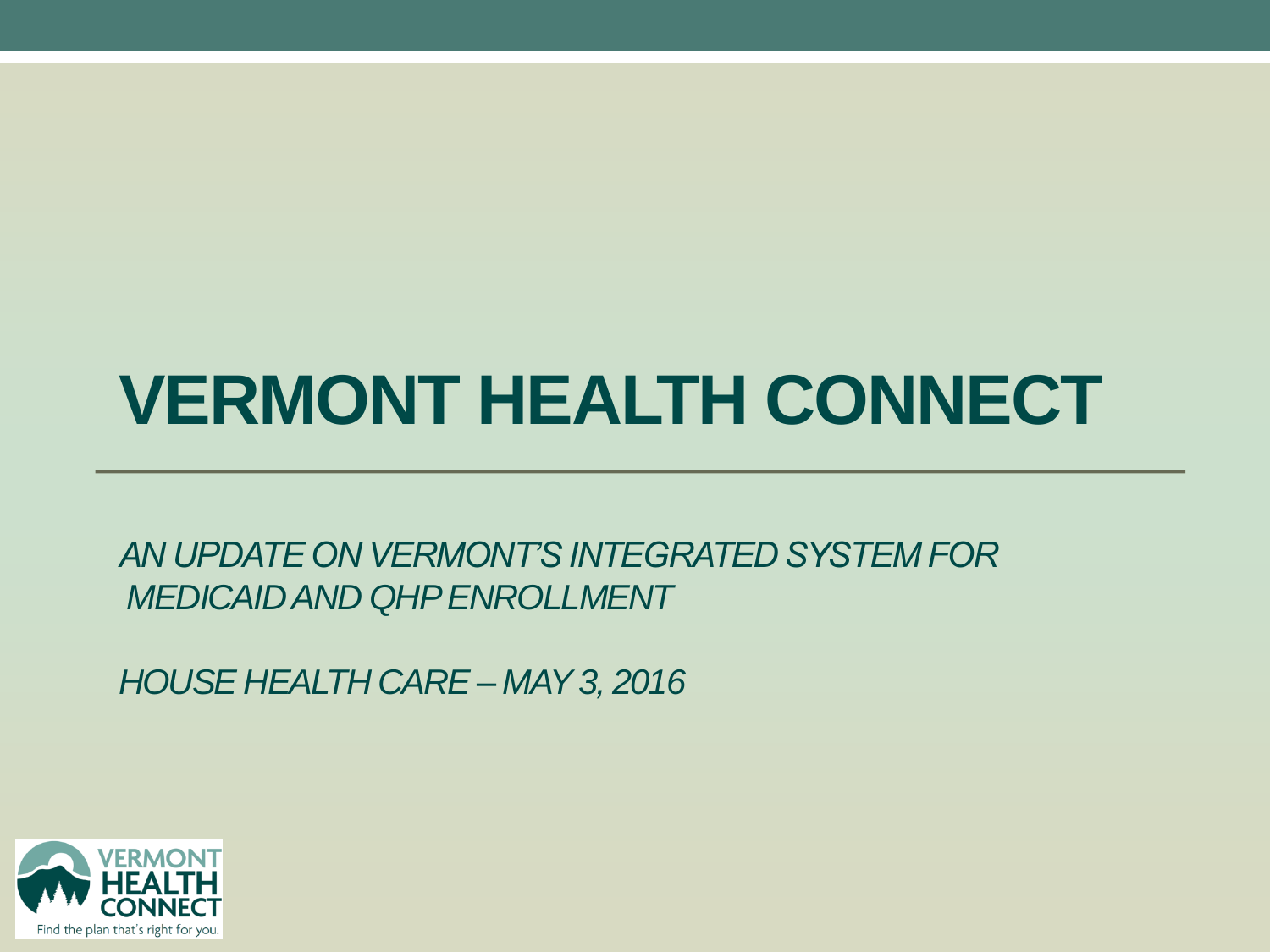### Agenda

- Overview: Where We Are
- "M&O Surge"
- Additional Updates
- Operational Metrics

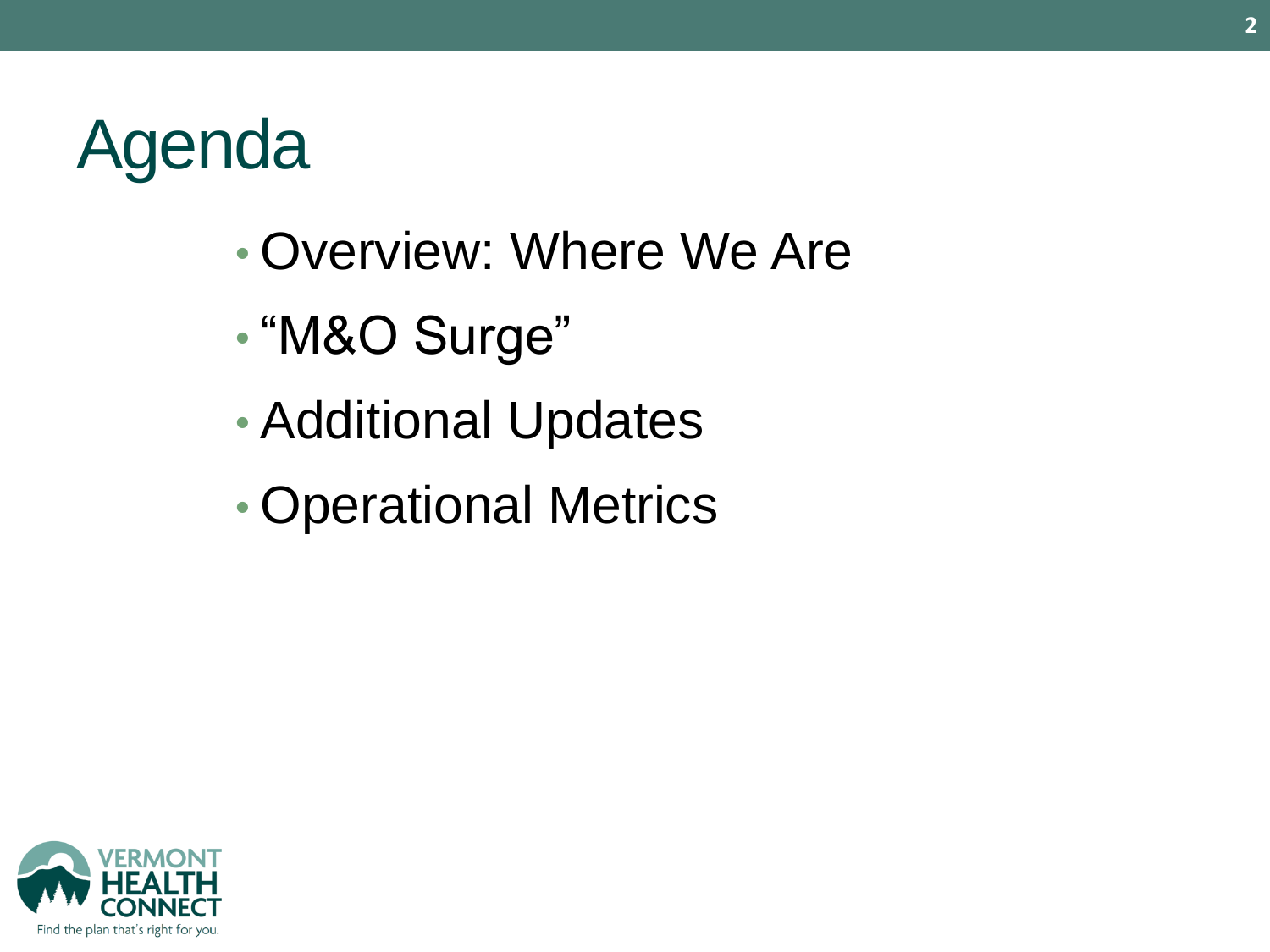### OVERVIEW: WHERE WE ARE

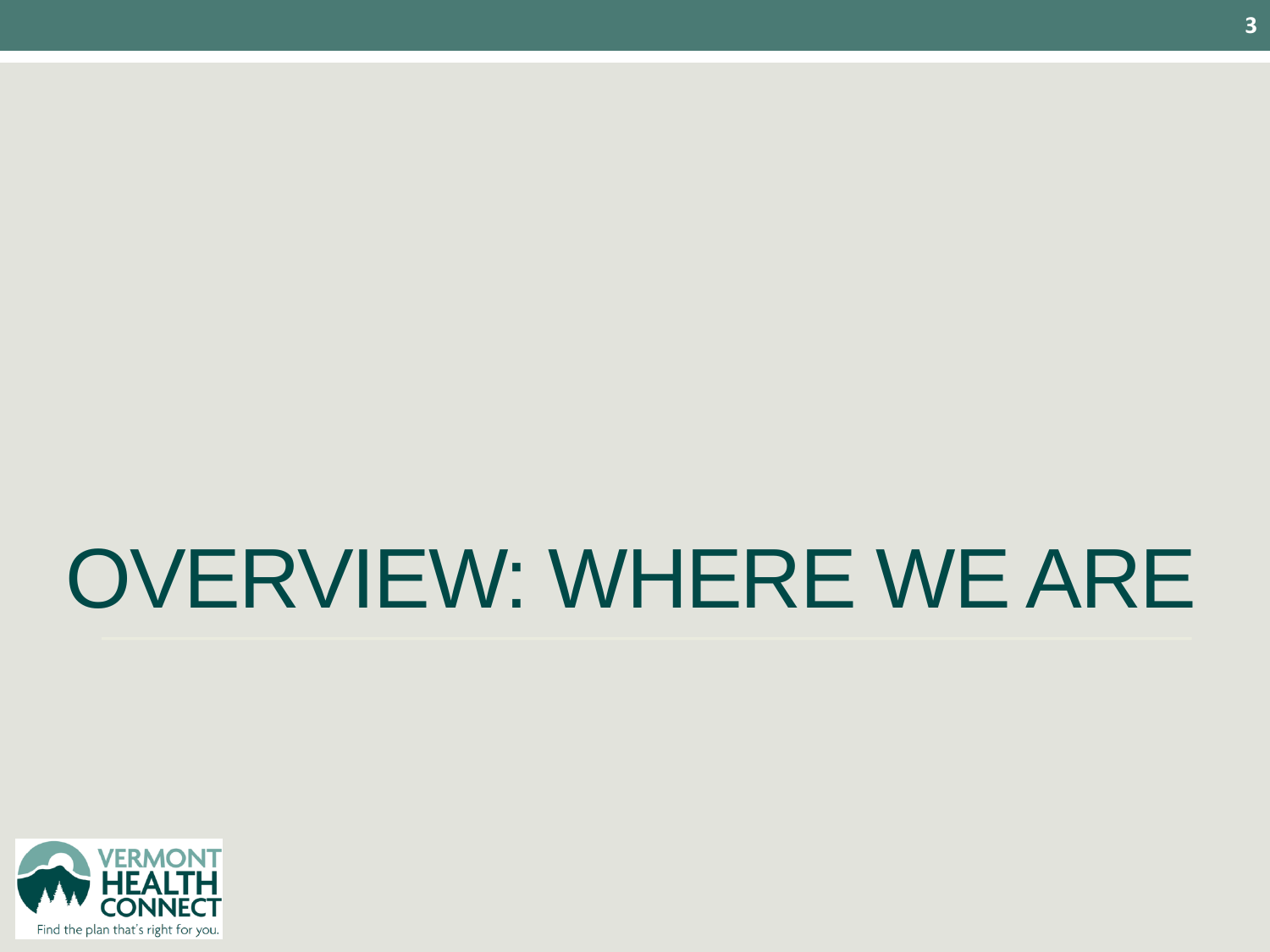### 2015 vs. 2016

#### **QHP Renewals**

2015 – Processing completed in May

2016 – Processing completed in January

#### **Medicaid Renewals**

2015 – Legacy Medicaid renewals limited to pilot of 3,000 households

2016 – All 26,000+ legacy system households contacted by March, VHCsystem households follow

### **Change Requests**

May 2015 – Change request inventory trending up to May high of 10,200 May 2016 – Change request inventory trending down from 3,500 to sustainable levels



#### **Integration**

2015 – Heavily reliant on manual interactions with partners

2016 – Automated system improved with defect remediation work

#### **Tax Forms**

2015 – More than 34,000 1095 Forms mailed to QHP customers

2016 – More than 153,000 1095 Forms mailed to QHP and Medicaid customers

#### **Security**

Oct. 2015 – Well within federal parameters with three high priority items

Apr. 2016 – One high priority item (a document that has been delivered and is being reviewed for sign-off)

#### **Health Coverage**

2015 – New enrollments indicate Vermont continues to drive down its low uninsured rate 2016 – New enrollments show increased influx of hard-to-reach "young invincibles"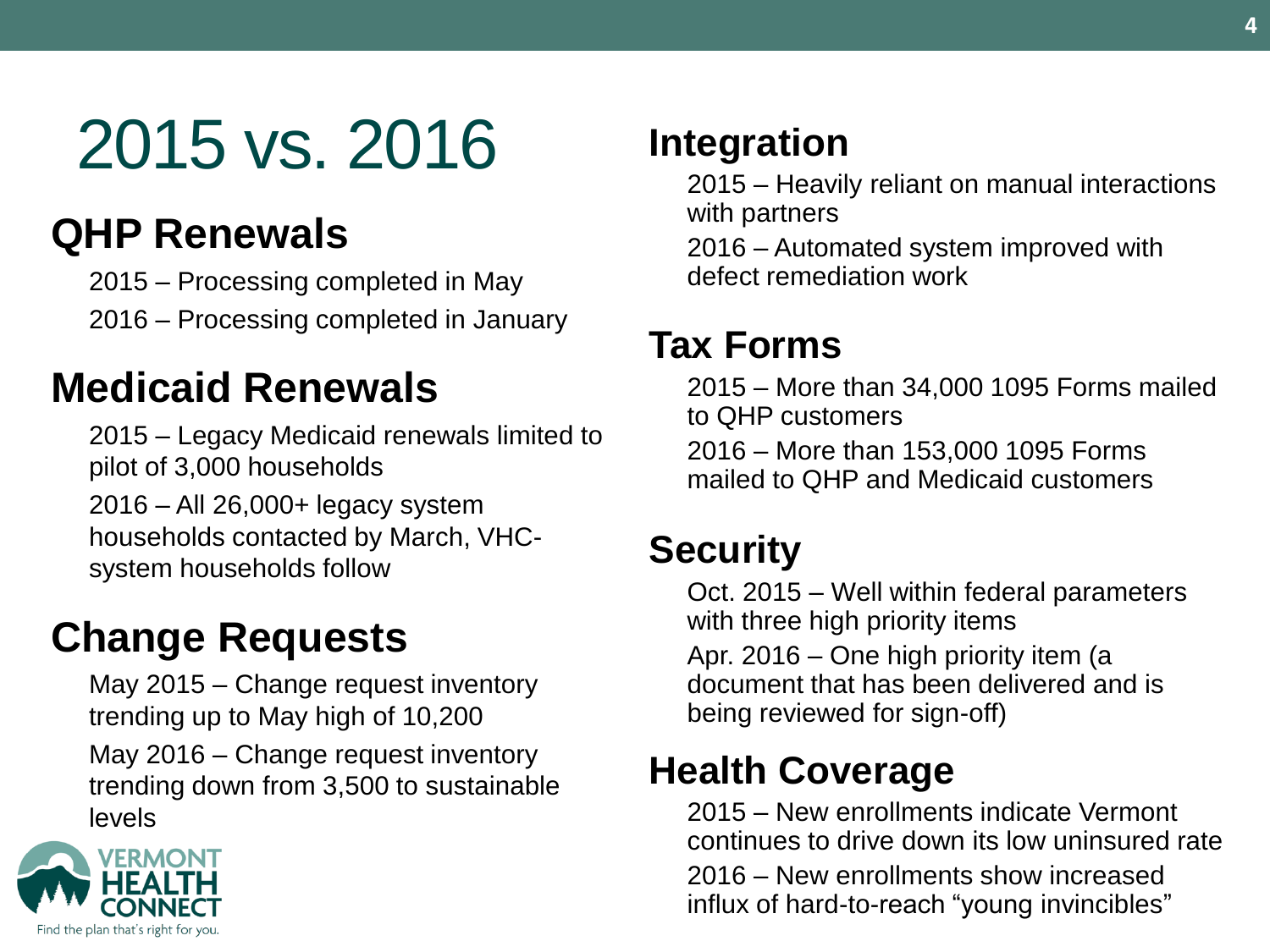# "M&O SURGE" UPDATE

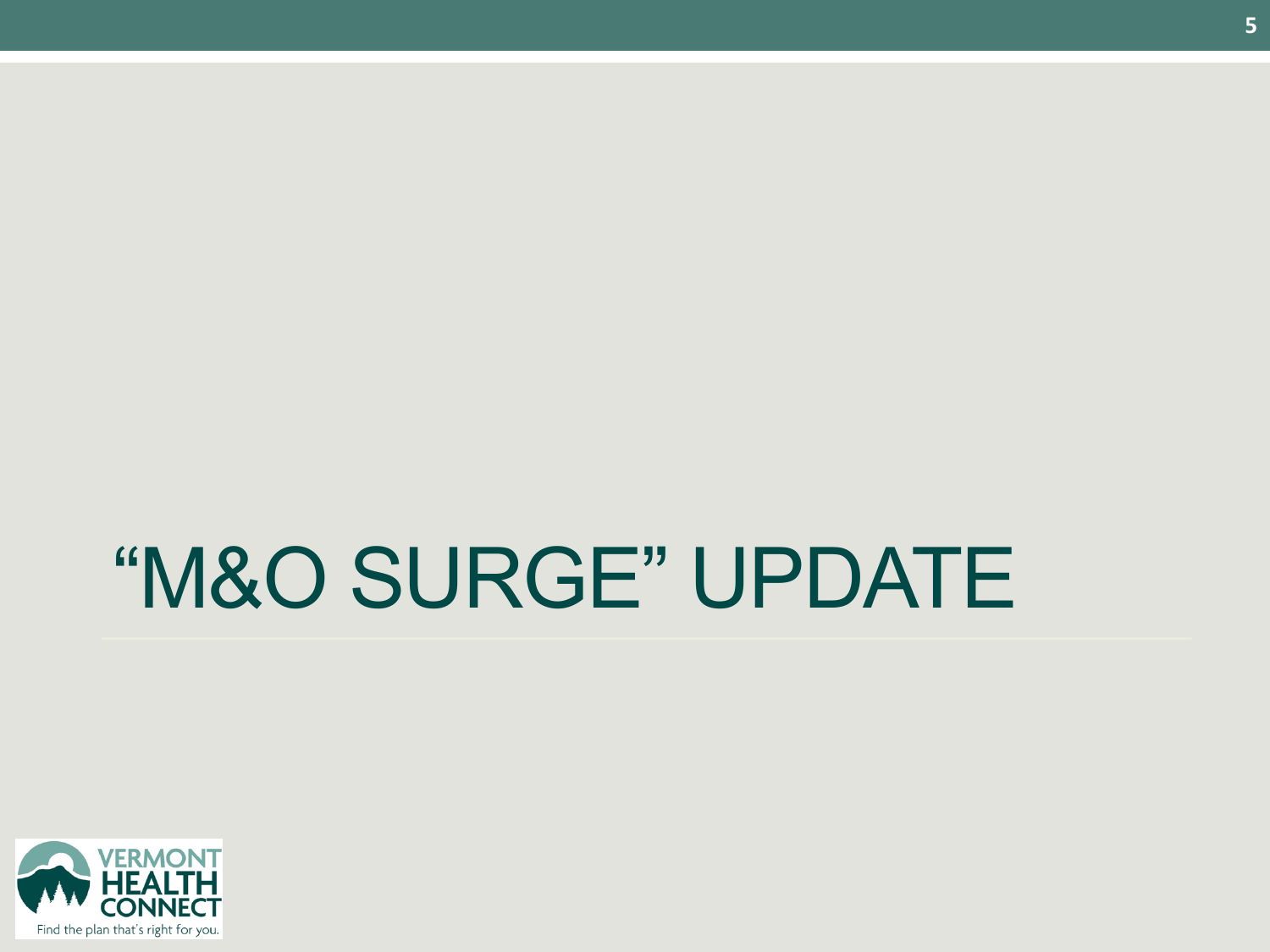### **Overview**

- March deployment of upgrade to support VHC-system Medicaid renewals, last in year-long series of upgrades, allows focus to shift to immediate priorities related to business operations and customer experience
- Partnership between Optum and State of Vermont aligns work streams and resources to improve four top priorities
	- **Medicaid Renewal:** optimize new functionality for enrollees already in system
	- **Integration across all systems:** Carriers, Payment Processor (Evolution1), Legacy Medicaid system
	- **Reconciliation:** on-going monthly reconciliation
	- **Operations:** inventory reduction and process optimization

- For each stream, the definition of success includes:
	- Root cause analysis
	- Remediation of existing issues
	- Prevention of future incidents

#### **Goals Benefit for Vermonters**

- Improve the customer experience
	- More efficient enrollment and renewal experience
	- Increase billing accuracy and reduced consumer inquires on billing
	- Correct coverage

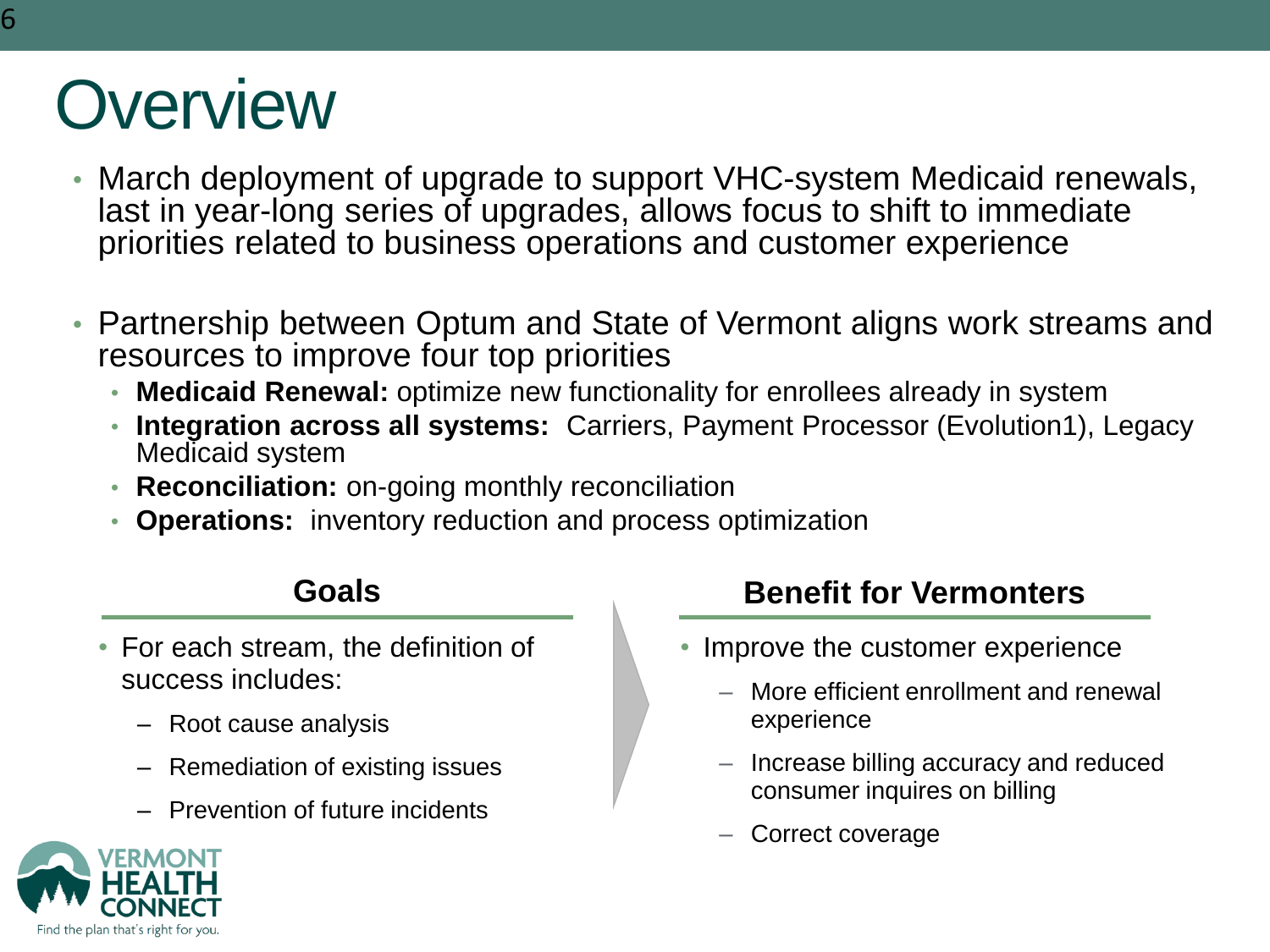### Root Cause Analysis & Defect Remediation

- Development and release schedule is designed to accelerate defect remediation
	- Weekly: minor M&O releases
	- Every three weeks: Major M&O releases
	- Monthly: CPU patching releases
- Four major releases scheduled from April 20 to June 22
	- Major releases range from  $20 50$  defects per release
	- April 20 release successfully delivered
	- May 11 release on schedule to resolve 50 defects
	- Total of 134 defects currently scheduled for remediation from May 4 to June 22



#### **Release Calendar for VHC**

| <b>April</b> |    |    |    |    |    |    |
|--------------|----|----|----|----|----|----|
| s            | М  |    | w  |    |    | s  |
|              |    |    |    |    |    | 2  |
| з            |    | 5  | 6  |    | 8  | 9  |
| 10           | 11 | 12 | 13 | 14 | 15 | 16 |
| 17           | 18 | 19 | 20 | 21 | 22 | 23 |
| 24           | 25 | 26 | 27 | 28 | 29 | 30 |
|              |    |    |    |    |    |    |

| May |    |    |    |    |    |    |
|-----|----|----|----|----|----|----|
| s   | М  |    | w  |    | F  | s  |
|     | 2  | з  |    | 5  | 6  |    |
| S   | 9  | 10 | 11 | 12 | 13 | 14 |
| 15  | 16 | 17 | 18 | 19 | 20 | 21 |
| 22  | 23 | 24 | 25 | 26 | 27 | 28 |
| 29  | 30 | 31 |    |    |    |    |
|     |    |    |    |    |    |    |

| June |    |    |    |    |    |    |  |
|------|----|----|----|----|----|----|--|
| S    | Μ  |    | w  |    |    | s  |  |
|      |    |    |    | 2  | з  |    |  |
| 5    | 6  |    | 8  | 9  | 10 |    |  |
| 12   | 13 | 14 | 15 | 16 | 17 | 18 |  |
| 19   | 20 | 21 | 22 | 23 | 24 | 25 |  |
| 26   | 27 | 28 | 29 | 30 |    |    |  |
|      |    |    |    |    |    |    |  |

| Legend             |  |  |  |  |  |
|--------------------|--|--|--|--|--|
| <b>OS Patching</b> |  |  |  |  |  |
| M&O major          |  |  |  |  |  |
| M&O minor          |  |  |  |  |  |

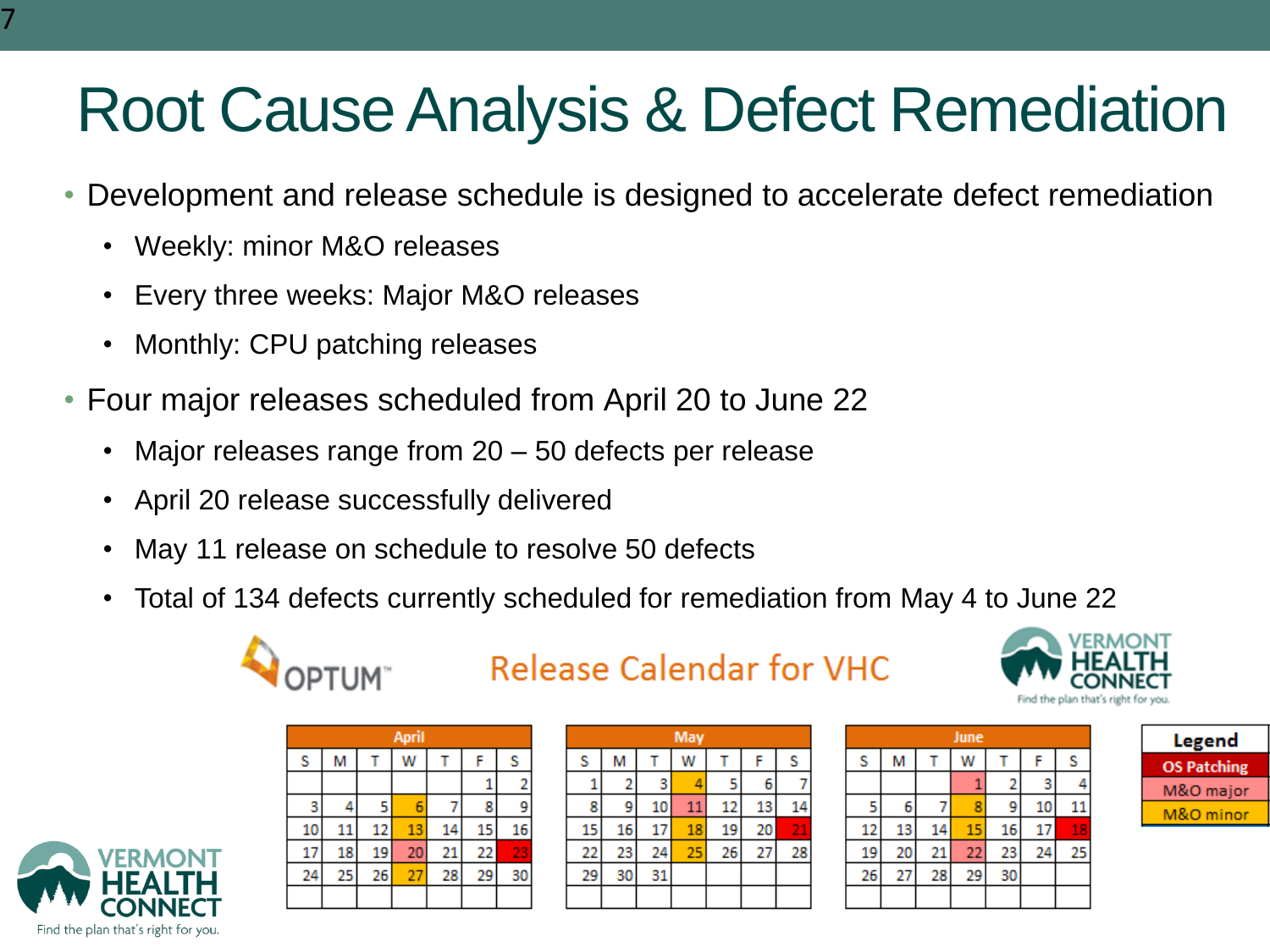### Early Results of M&O Surge

### **VHC Medicaid Renewals**

- Remediated critical issue by cleaning up data on ~1600 cases of renewing customers already in VHC system
- Supported completion of 635 VHC Medicaid Renewals

### **Integration**

- Households with known transaction error down >60% since 3/1
- Root cause analysis last week identified and scheduled remediation for >20 integration defects

#### **Reconciliation**

- Analyzed top 5 business processes to decrease rate of future discrepancies
- Established Key Performance Indicators (KPIs) for 2016 reconciliation process
- Added enhanced logic to support more frequent reporting
- On track for June launch of monthly reconciliation process

### **Operations**

- Deployed over 70 people to support data clean-up and inventory reduction
- Supported Maximus and state staff in honing business processes to increase same day completion rate (now ~60% of change requests)

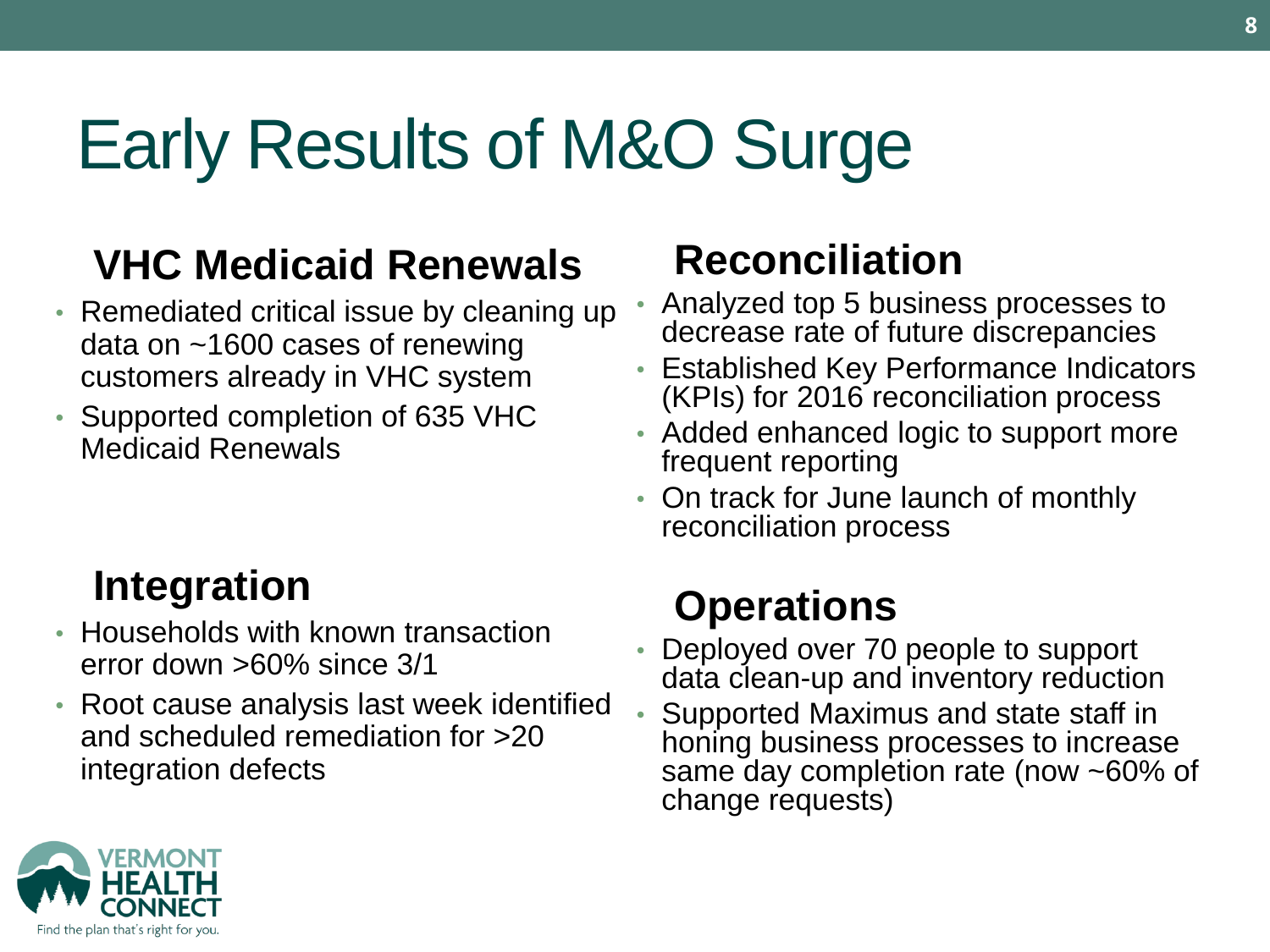# ADDITIONAL UPDATES

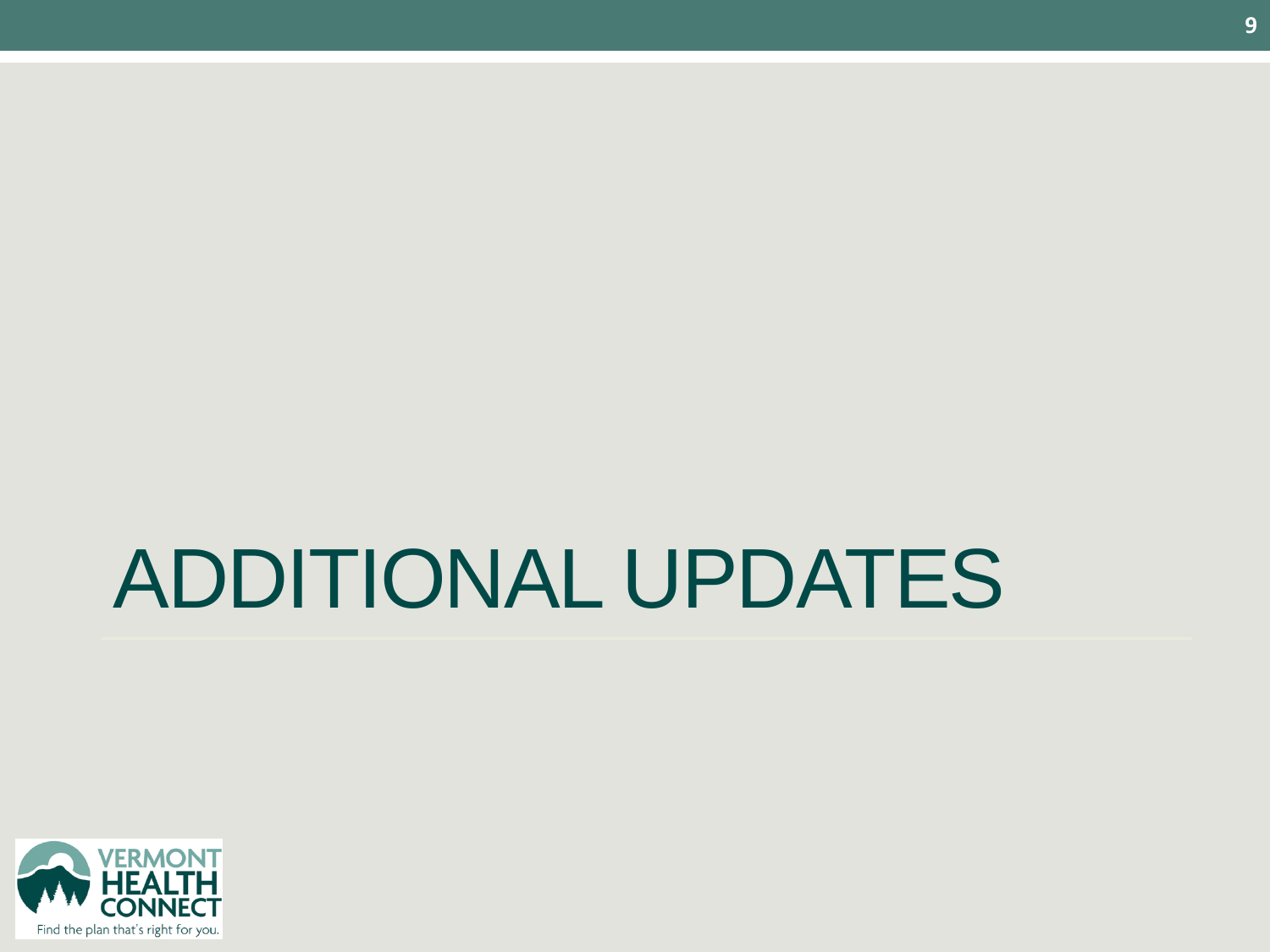### **Contracting**

#### **Competitive Bidding Process**

- The State is committed to being responsible with state resources.
	- Accept and vet multiple bids for future work and evaluate which contractor or contractors can deliver the best future results at the best price.
- Process is in no way a reflection of current contractors.
	- Optum has been a very good partner.
		- Has delivered on deadline after deadline.
		- Has been responsive sending more staff when additional help is needed.

#### **Current Procurement**

- **RFQ -** Contract (4/19) and IAPD (4/30) submitted to CMS.
- **Maintenance & Operations (M&O) -** Contract in negotiation, will be submitted when completed.

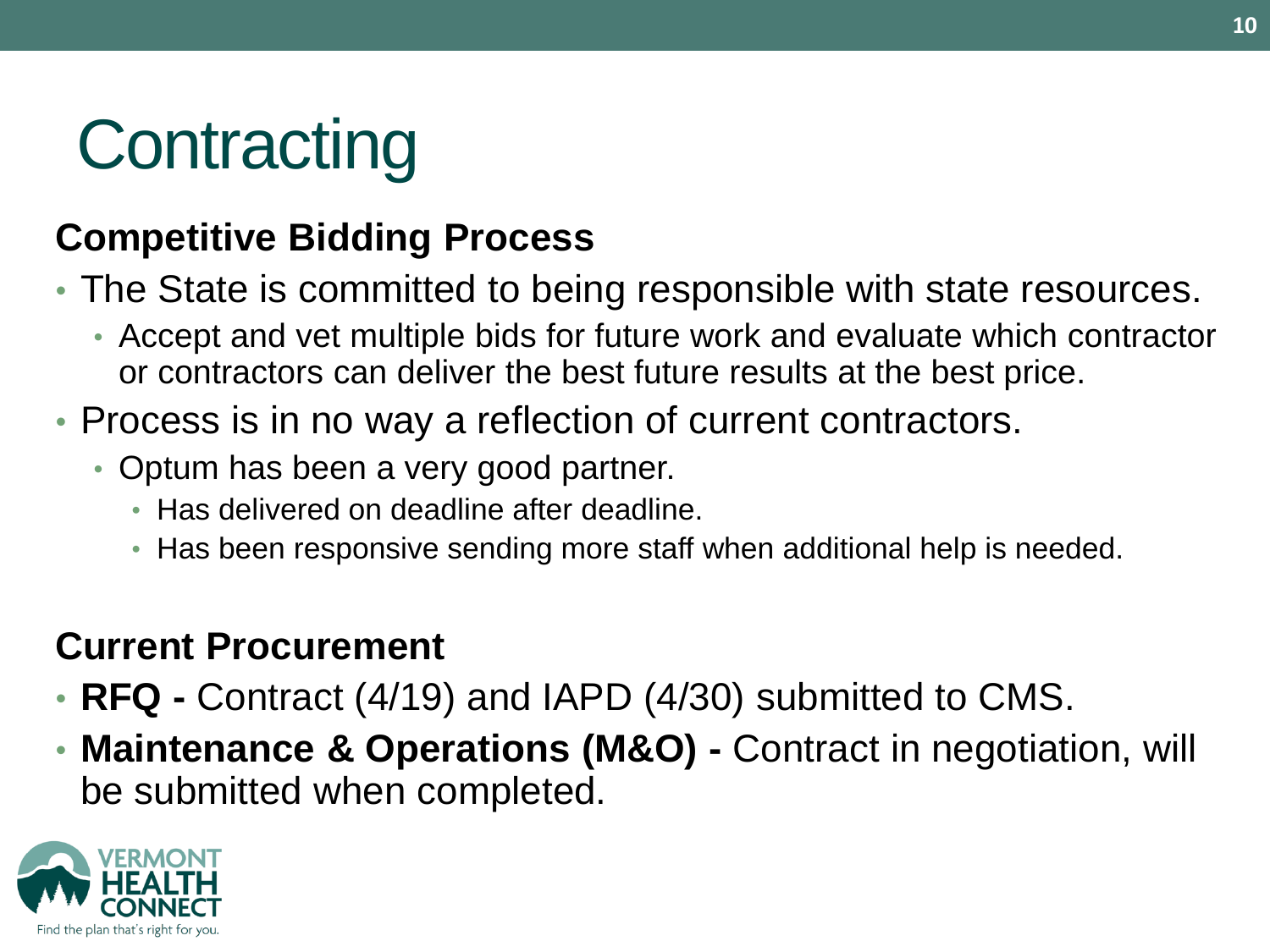### Medicaid Renewals

- >4,000 non-responding households had Medicaid coverage closed on April 30
	- Closure notice and reminder calls in mid-April urged them to apply soon to avoid coverage gap and federal fee
	- o Provider communication will be key to guiding cancelled members to reapply as soon as possible
- Last two groups of legacy system Medicaid households have received initial mailings and will receive additional notices in advance of May 31 and June 30 closure dates
- Mid-April: Initial notices mailed to 9,000 households already in VHC
- This week: Initial notices mailing to 2<sup>nd</sup> group of VHC system renewals

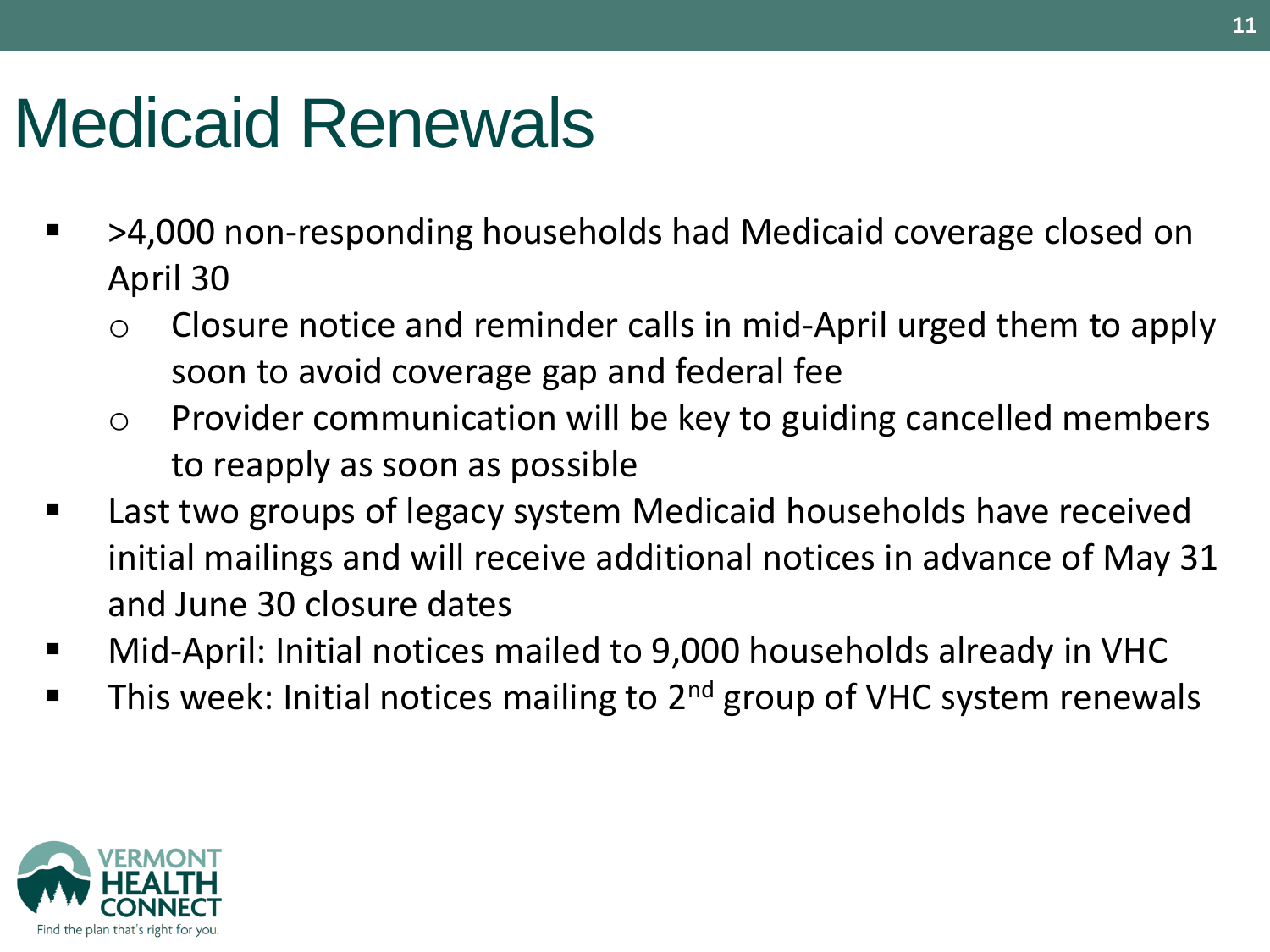### Outreach and Education

- Materials to stakeholders and partners
- Sample blurbs for newsletters and local Front Porch Forums posts
- Focus on risks of coverage gap and federal fee for not having insurance
	- Plan Comparison Tool and Assisters promoted as resources for members transitioning to QHP



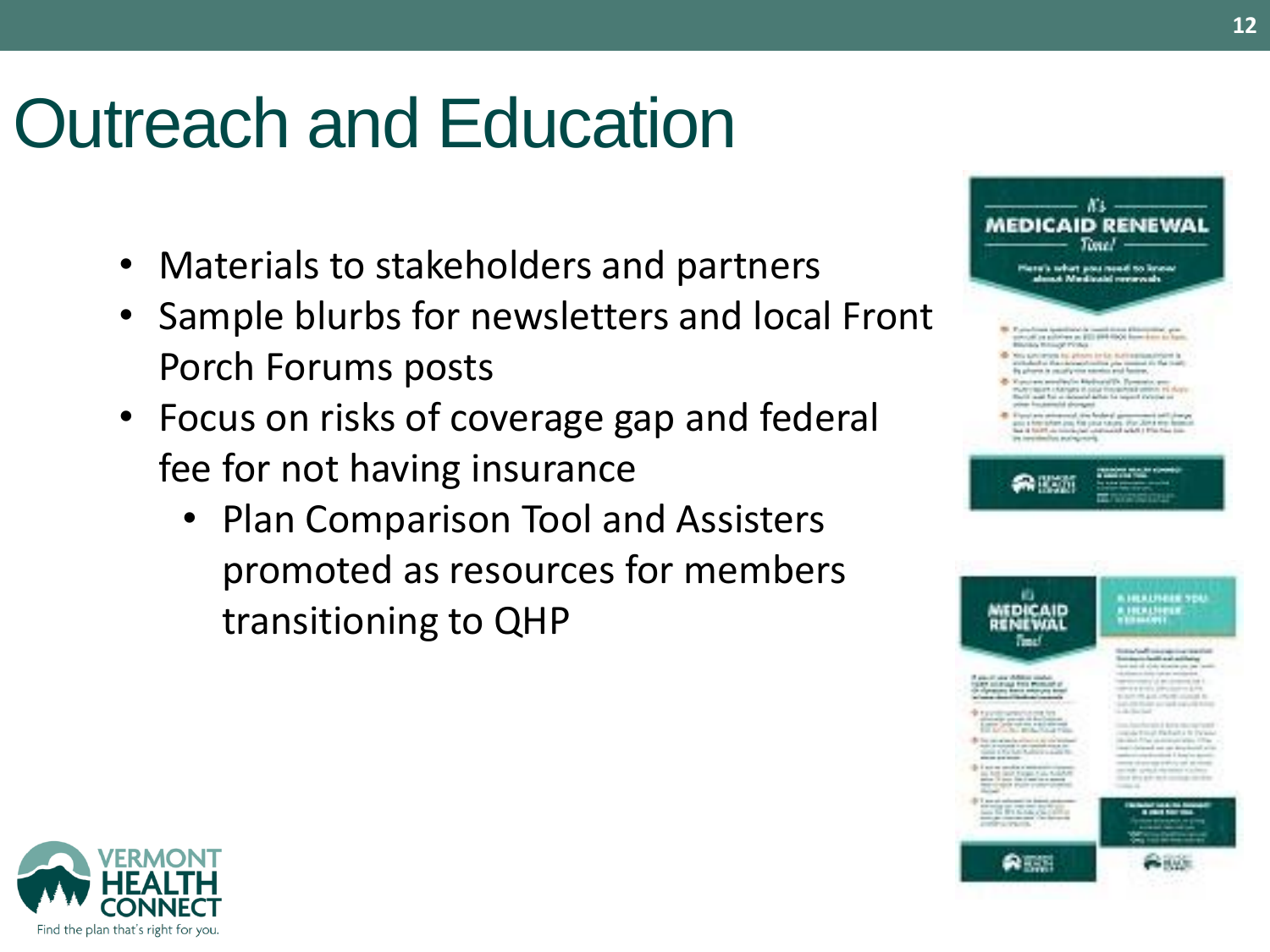# OPERATIONAL METRICS

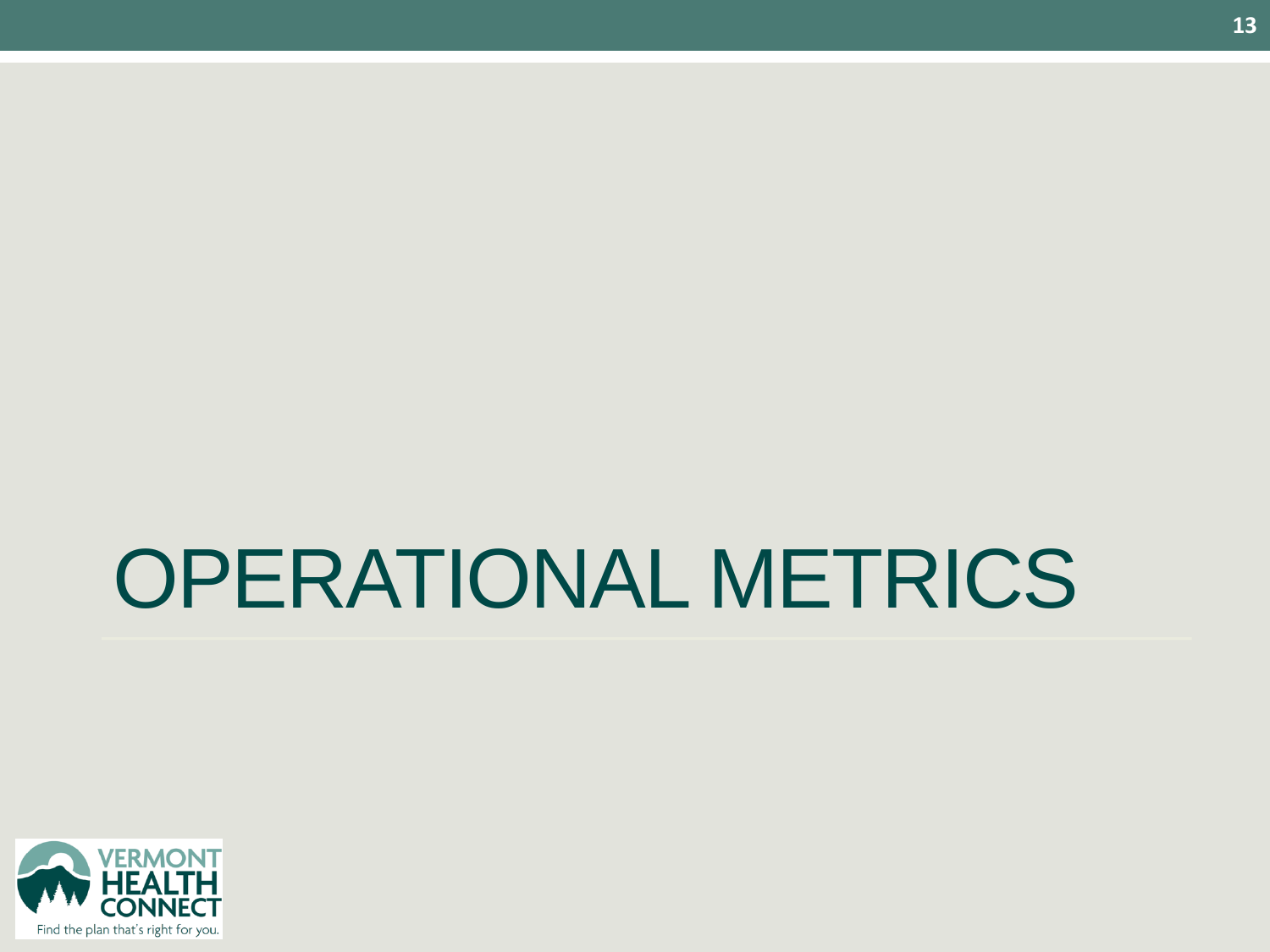### Customer Support Center

| <b>Month</b>            | <b>Calls</b><br><b>Offered</b> | <b>Answer</b><br><b>Rate</b> | <b>Calls</b><br><b>Answered</b> | <b>Calls</b><br><b>Answered</b><br>$<$ 24 Sec | <b>Transfer</b><br><b>Rate</b> |
|-------------------------|--------------------------------|------------------------------|---------------------------------|-----------------------------------------------|--------------------------------|
| <b>January</b><br>2016  | 42,769                         | 83%                          | 35,352                          | 32%                                           | 10%                            |
| <b>February</b><br>2016 | 45,043                         | 81%                          | 36,514                          | 46%                                           | 9%                             |
| <b>March</b><br>2016    | 41,661                         | 93%                          | 38,678                          | 75%                                           | 11%                            |
| <b>April</b><br>2016    | 36,774                         | 96%                          | 35,354                          | 79%                                           | 11%                            |

For context:

- SLA calls for answer rate of 60% of calls answered within 25 seconds.
	- Met SLA in March and April after missing first two months of the year.
	- Met SLA nine out of 12 months in 2015.
- Average wait time over the three months of 2016 Open Enrollment (Nov-Jan):
	- Vermont: 5min 3sec
	- Federal: 10min 30sec

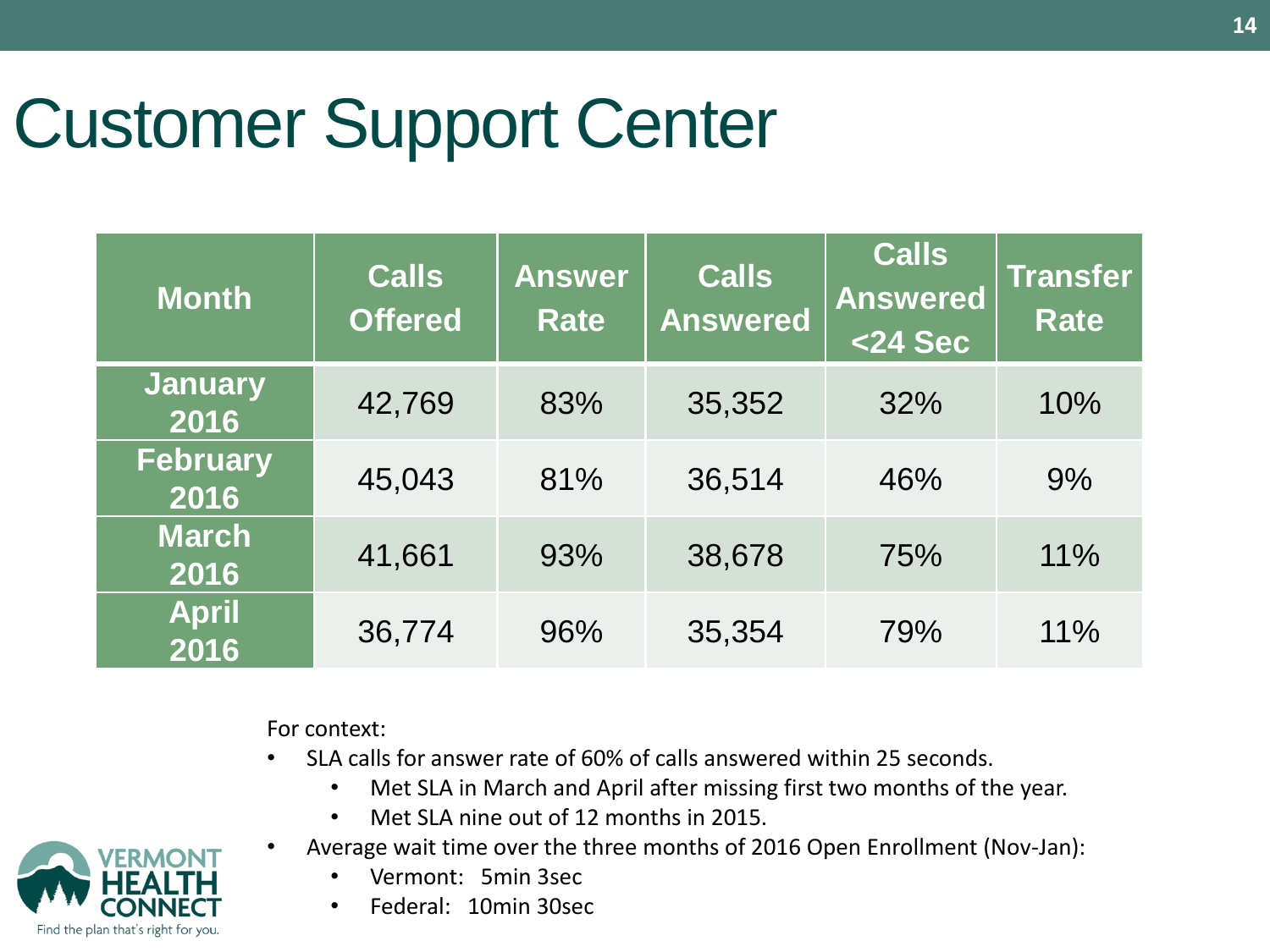### Change Requests

- VHC receives 125-150 change requests per day.
- Approximately 60% are now completed the same day.
- Work queue was 3,480 on 5/2. Goal to get down to 2,000 3,000 range, sustainable level for meeting prescribed customer service targets.

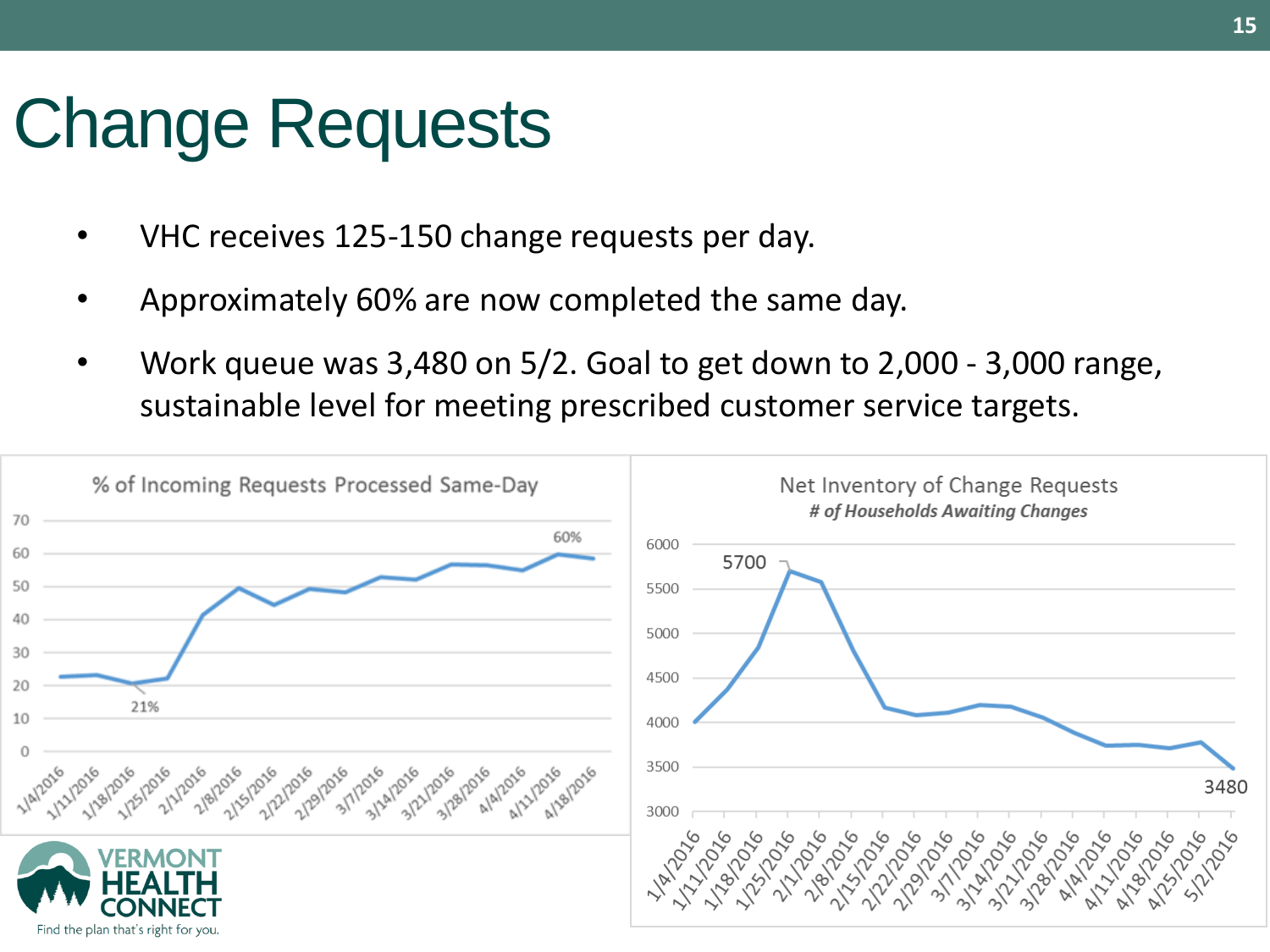### Change Requests



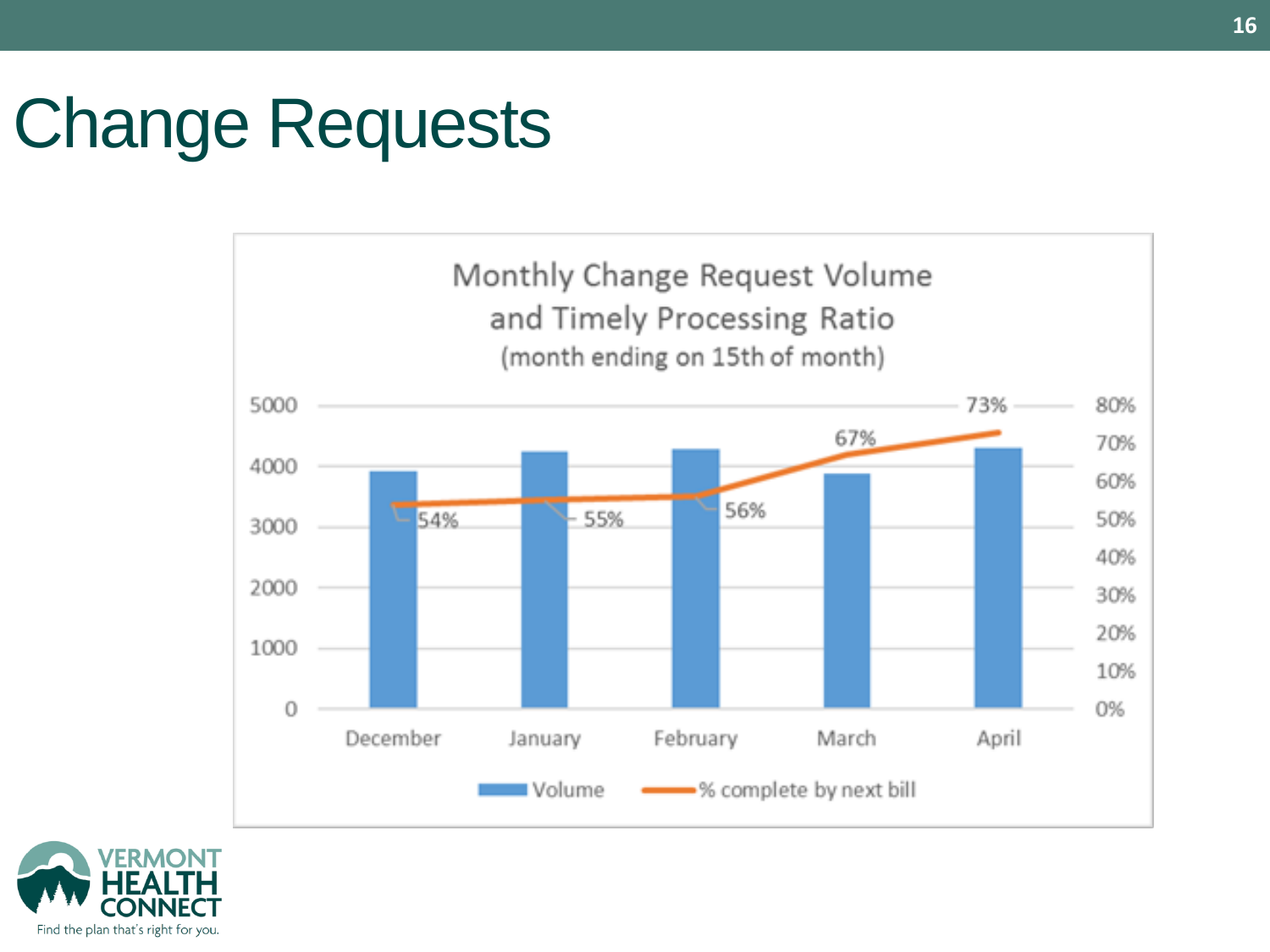### 834 Transactions

• **Inventory of known errors down more than 60% since March 1** 





In addition to working to resolve these known errors, VHC and carriers continue to work together to make sure transactions are being initiated and integrated across systems as expected.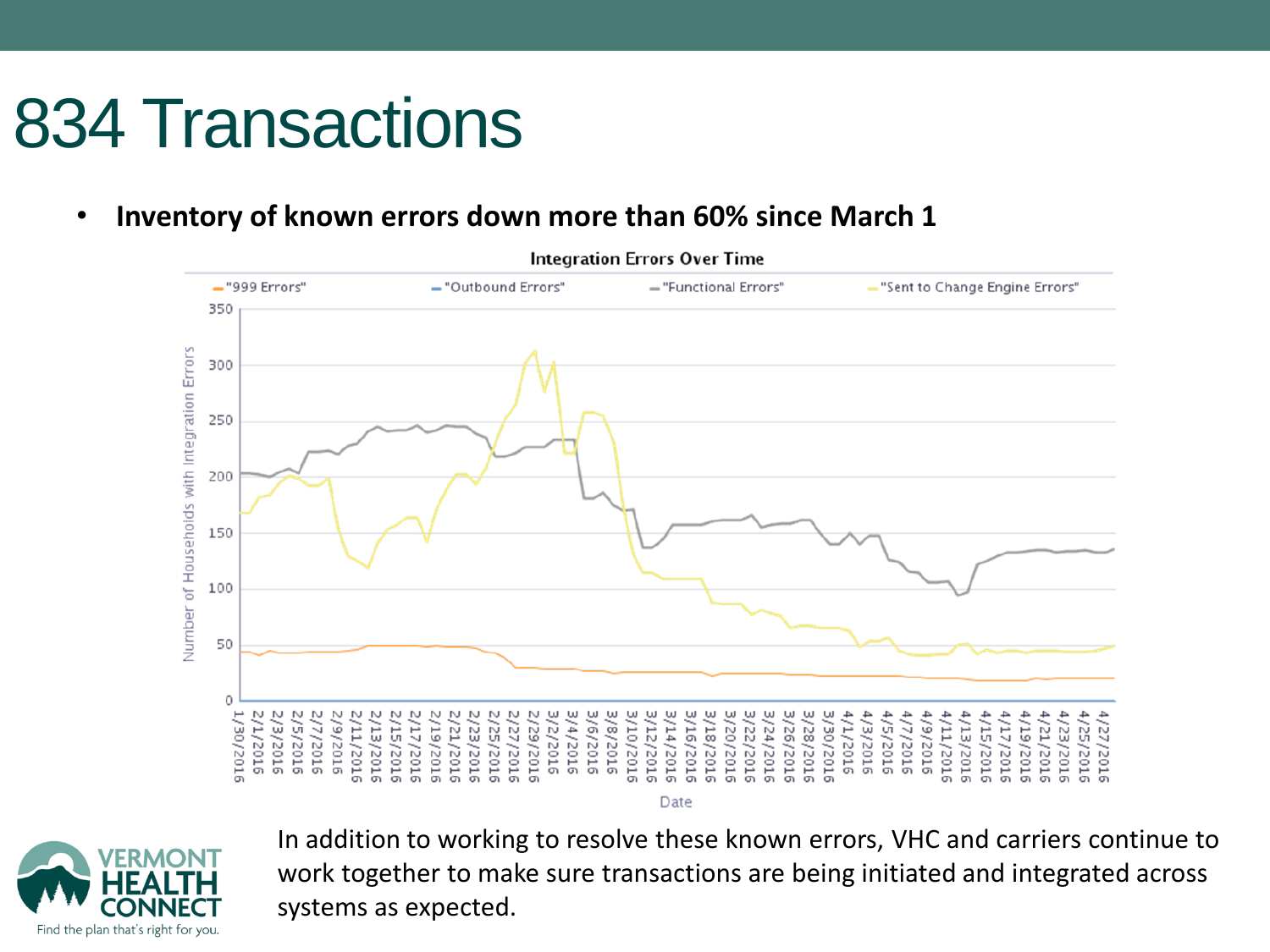

#### Automated 834 Files Successfully Transmitted and Confirmed within One Week



 $\blacksquare$  0-3 Days  $\blacksquare$  3-7 Days

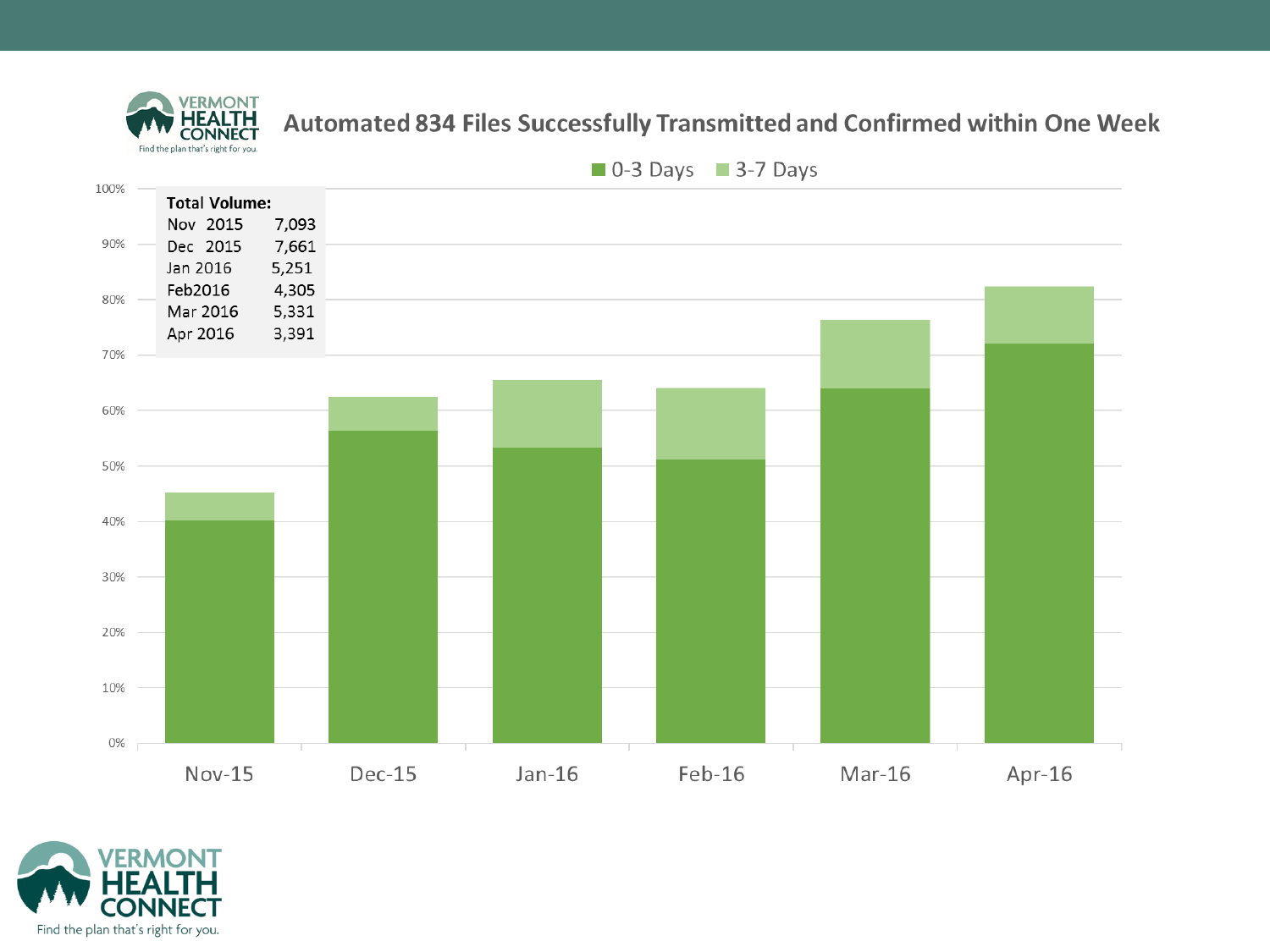





VERMONT

HEALTH רז